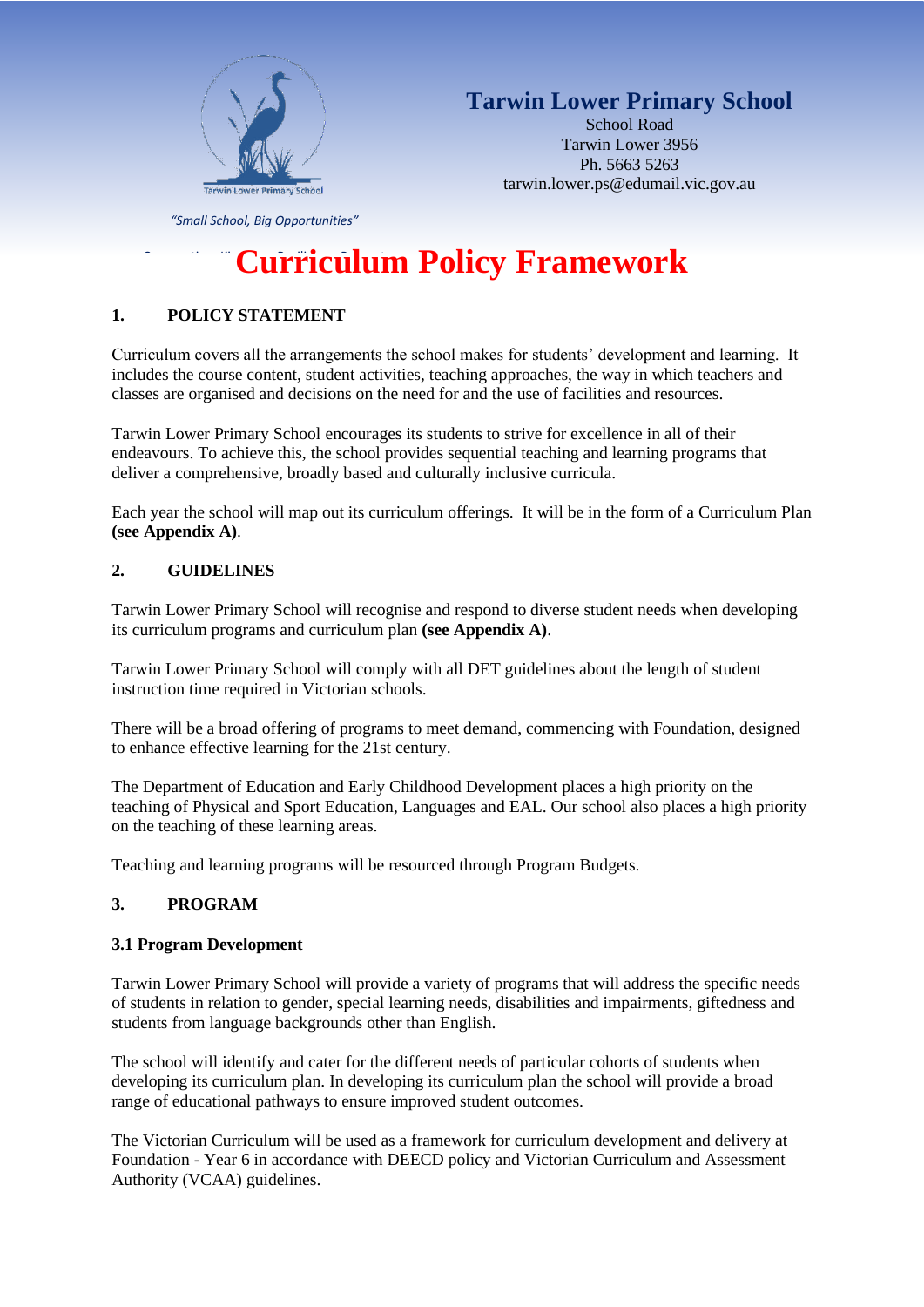The school when developing its Curriculum Plan will provide at least 25 hours student instruction per week.

#### **3.2 Program Implementation**

The Curriculum Committee will determine the curriculum program for the following year, based on student demand and the needs of the school's Curriculum Plan to maintain balance and a broad provision of subject choices. Input will be sought from the relevant staff in the curriculum area when determining programs for the following school year.

To facilitate this implementation, course handbooks, assessment criteria and record keeping proformas will be produced that reflect the Victorian Curriculum

The DET requirements related to the teaching of Languages, Physical and Sports Education, and New Arrivals Program / English as an Additional Language (EAL) will continue to be implemented.

The use of Information and Communications Technologies (ICT) will be integrated across the curriculum to support the improvement of teaching and learning outcomes and adheres to DEECD's School Policy & Advisory Guide ['Using Digital Technologies to Support Learning and Teaching'](http://www.education.vic.gov.au/school/principals/spag/curriculum/Pages/techsupport.aspx) and the school's own endorsed policy.

#### **3.3 Student Wellbeing and Learning**

Tarwin Lower Primary School will embed student wellbeing in all learning experiences by aligning student welfare and curriculum policies and creating an educational environment and curriculum that is inclusive and meaningful to all students:

- providing an integrated and comprehensive curriculum approach that incorporates the personal and social issues of students into their daily learning experiences
- providing a flexible, relevant, inclusive and appropriate curriculum
- accommodating student developmental needs within the Victorian Essential Learning Standards stages of schooling

#### 3.3.1 Students with Disabilities

The Department of Education and Early Childhood Development and Tarwin Lower Primary School is committed to delivering an inclusive education system that ensures all students, including students with disabilities, have access to a quality education that meets their diverse needs.

Tarwin Lower Primary School will liaise with DET to provide suitable programs and resources to support the delivery of high quality schooling for students with disabilities.

#### 3.3.2 Koorie Education

Tarwin Lower Primary School is committed to providing culturally appropriate and inclusive programs to Koorie students though:

- working in partnership with the Koorie community to develop an understanding of Koorie culture and the interpersonal relationship with the Koorie community, for example via Koorie Education Support Officers (KESO)
- supporting the development of high expectations and individualised learning for Koorie students
- creating an environment that respects, recognises and celebrates cultural identity through practice and curriculum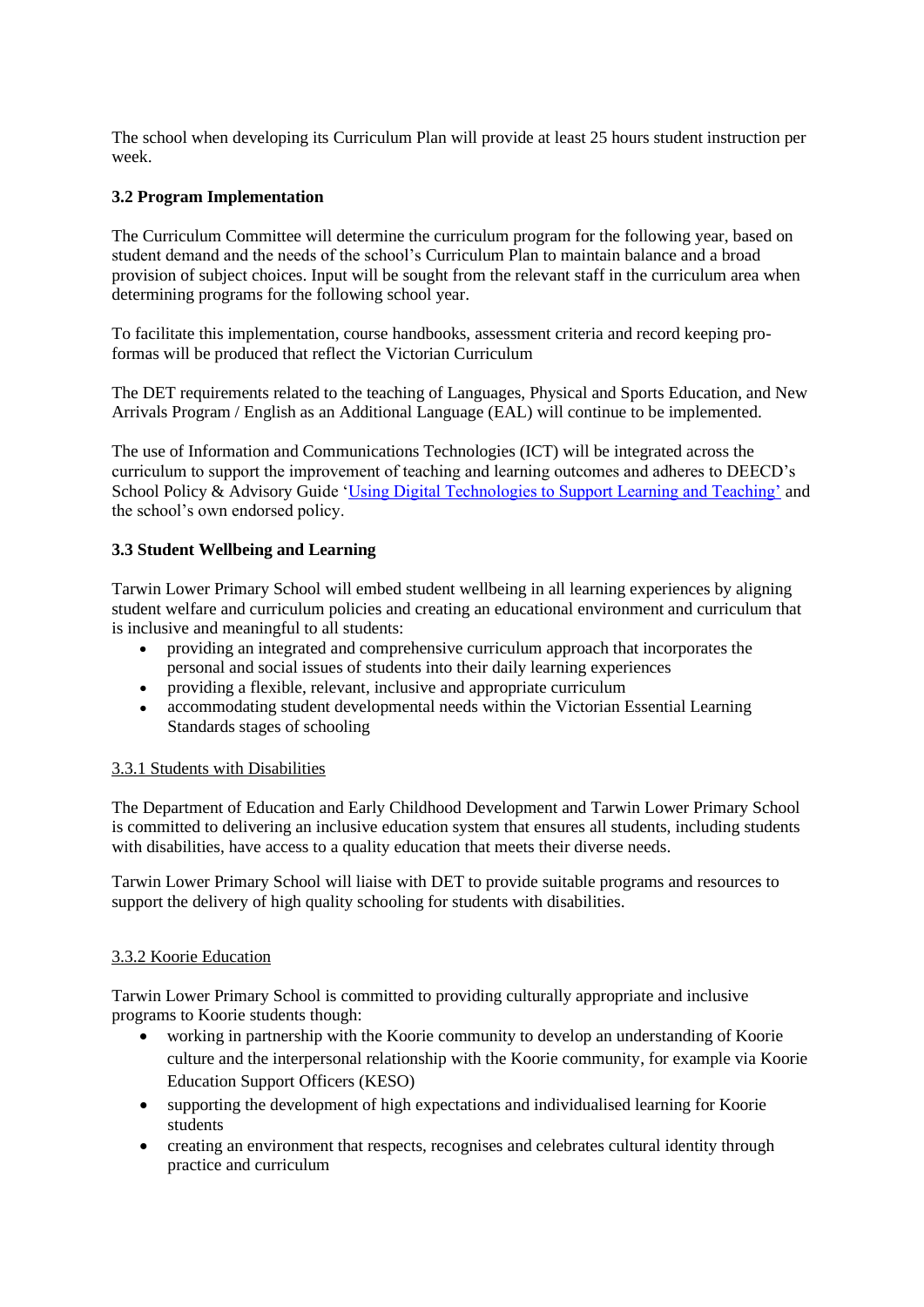• implementing initiatives and programs that meet student needs and in partnership with the Koorie community.

#### **3.4 Program Evaluation & Review**

The Curriculum Committee will meet regularly (at least twice per term) to track whole school data and identify potential curriculum areas that require focus. Data analysed will include, but is not limited to, NAPLAN, on-demand testing, school based testing, teacher judgments based on learning outcomes in Victorian Curriculum.

Every year our school will do an audit of the curriculum using an [audit tool](http://www.eduweb.vic.gov.au/edulibrary/public/teachlearn/student/ph1velsaudittoolpsg.doc) (Word - 32Kb). This tool will enable professional learning teams to audit the curriculum of a particular program to see which domains, dimensions and standards of the Victorian Curriculum are currently being addressed. This audit will inform future curriculum planning.

Student learning outcomes data will be reported in the Annual Report to the School Community provided to the DEECD, and also available on the State Register maintained by the Victorian Registration and Qualifications Authority and on the school website.

#### **4. LINKS AND APPENDICES (including processes related to this policy)**

Links to DEECD School Policy & Advisory Guide:

- **[Curriculum](http://www.education.vic.gov.au/school/principals/spag/curriculum/pages/curriculum.aspx)**
- [Using Digital Technologies to Support Learning and Teaching](http://www.education.vic.gov.au/school/principals/spag/curriculum/Pages/techsupport.aspx)
- [Student Wellbeing and Learning](http://www.education.vic.gov.au/school/principals/spag/curriculum/Pages/wellbeing.aspx)
- [Students with Disabilities](http://www.education.vic.gov.au/school/teachers/teachingresources/diversity/pages/disabilities.aspx)
- [Koorie Education](http://www.education.vic.gov.au/school/principals/spag/curriculum/pages/koorie.aspx)

Appendices which are connected with this policy are:

• Appendix A: Curriculum Plan – including time allocations

#### **5. EVALUATION**

This policy will be reviewed **annually** or more often if necessary due to changes in regulations or circumstances.

**This policy was updated on 27th May 2021.**